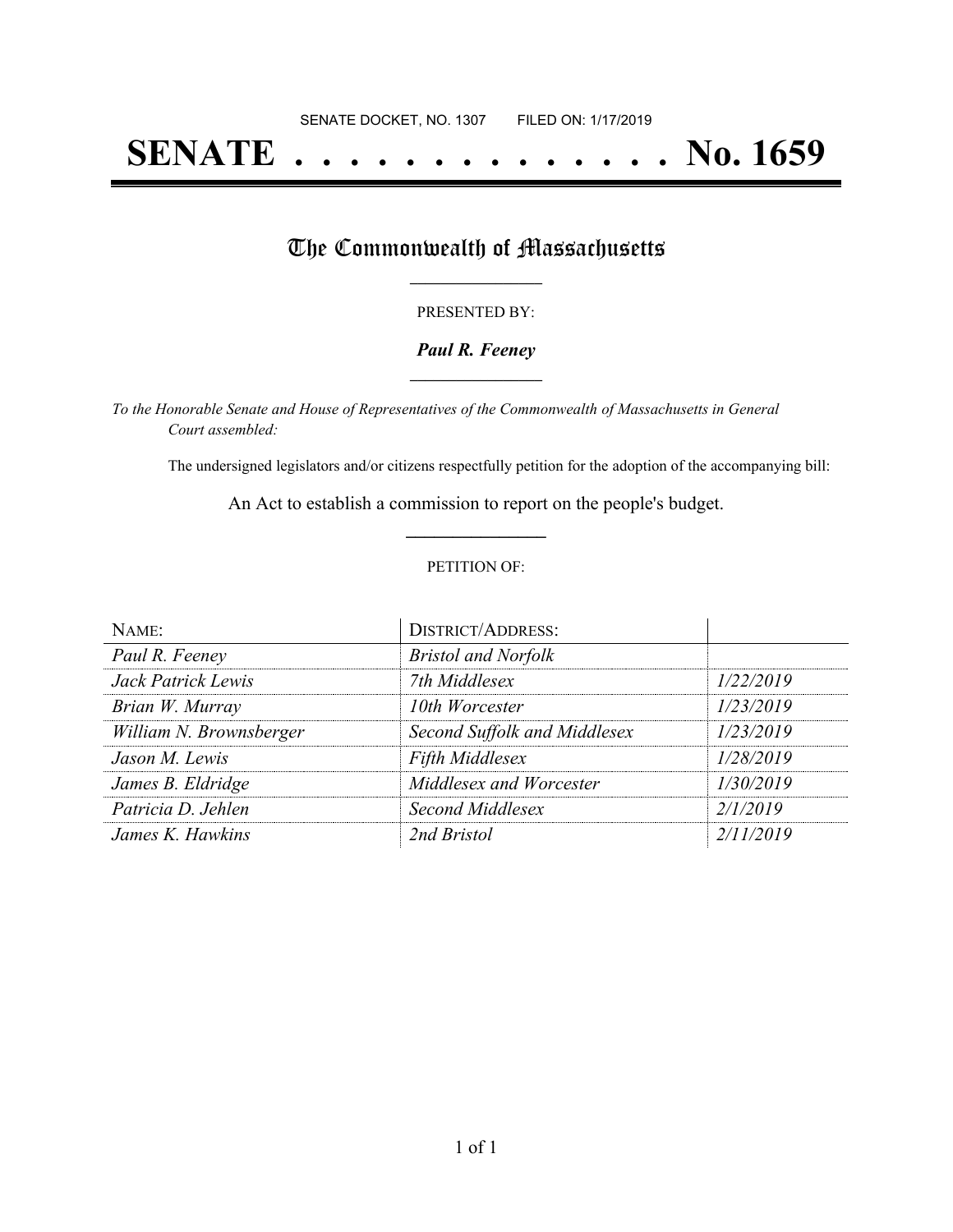#### SENATE DOCKET, NO. 1307 FILED ON: 1/17/2019

## **SENATE . . . . . . . . . . . . . . No. 1659**

By Mr. Feeney, a petition (accompanied by bill, Senate, No. 1659) of Paul R. Feeney, Jack Patrick Lewis, Brian W. Murray, William N. Brownsberger and other members of the General Court for legislation to establish a commission to report on the people's budget. Revenue.

## The Commonwealth of Massachusetts

**In the One Hundred and Ninety-First General Court (2019-2020) \_\_\_\_\_\_\_\_\_\_\_\_\_\_\_**

**\_\_\_\_\_\_\_\_\_\_\_\_\_\_\_**

An Act to establish a commission to report on the people's budget.

Be it enacted by the Senate and House of Representatives in General Court assembled, and by the authority *of the same, as follows:*

- 1 People's Budget Resolution
- 2 SECTION 1
- 3 Whereas 28% of the Massachusetts budget is derived from Federal Government funds

4 and;

5 Whereas the largest expenditure in the Massachusetts budget is healthcare, and 379,000

6 people are still uninsured, the People's Budget contributes funding for states to transition to

7 single payer health care;

 Whereas 43% of people in Massachusetts are poor or low-income, and 1 million workers are making under \$15 an hour, the People's Budget supports minimum wage increases and collective bargaining rights, increases support for small businesses, prioritizes "Made in America" policies across government agencies;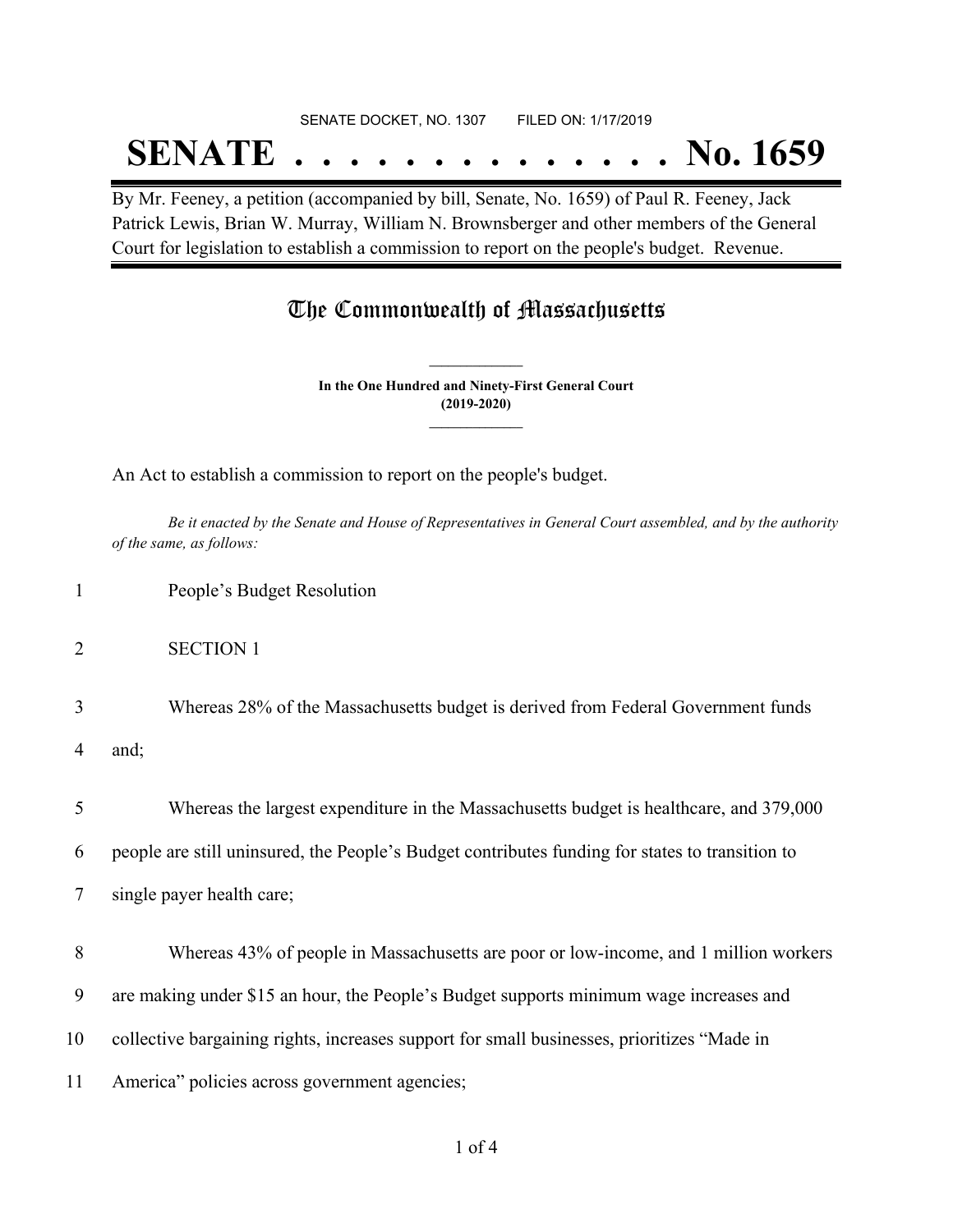| 12 | Whereas Massachusetts is underfunding education by an estimate of \$1-2 billion dollars,         |
|----|--------------------------------------------------------------------------------------------------|
| 13 | the People's Budget invests in early learning, K-12 education, debt-free public college and the  |
| 14 | refinancing of student loans and;                                                                |
| 15 | Whereas almost 3,000 black adults in Massachusetts cannot vote due to felony voting              |
| 16 | restrictions, the People's Budget increases funding for voter protection and legal assistance    |
| 17 | programs and funds public financing of campaigns and;                                            |
| 18 | Whereas in Massachusetts 8,457 people were deported between 2003 and 2017, the                   |
| 19 | People's Budget provides continued funding for sanctuary cities, adds funding for refugee        |
| 20 | resettlement programs, ends family detention and prohibits funding for construction of a border  |
| 21 | wall and;                                                                                        |
| 22 | Whereas 21% of veterans in Massachusetts are living on less than \$35,000 a year and one         |
| 23 | in five are living in poverty, the People's Budget eliminates veteran's homelessness, expands    |
| 24 | access to mental health care and expands job training for veterans and;                          |
| 25 | Whereas the richest 1% of Massachusetts residents are expected to receive 31% of the             |
| 26 | benefits of the new federal tax law and the expected tax cut in 2027 will be \$12,230 while the  |
| 27 | poorest 20% will be paying \$50 more, the People's Budget instead increases the tax rate on the  |
| 28 | richest Americans, closes corporate tax loopholes, ends offshore tax havens and;                 |
| 29 | Whereas the UN Panel on Climate Change has estimated we have twelve years before the             |
| 30 | level of CO2 in the atmosphere will make the United States uninhabitable and;                    |
| 31 | Whereas in Massachusetts 10,452 tons of NOx are emitted yearly, a leading cause of               |
| 32 | respiratory problems, the People's Budget invests 2 trillion in transitioning to clean renewable |

of 4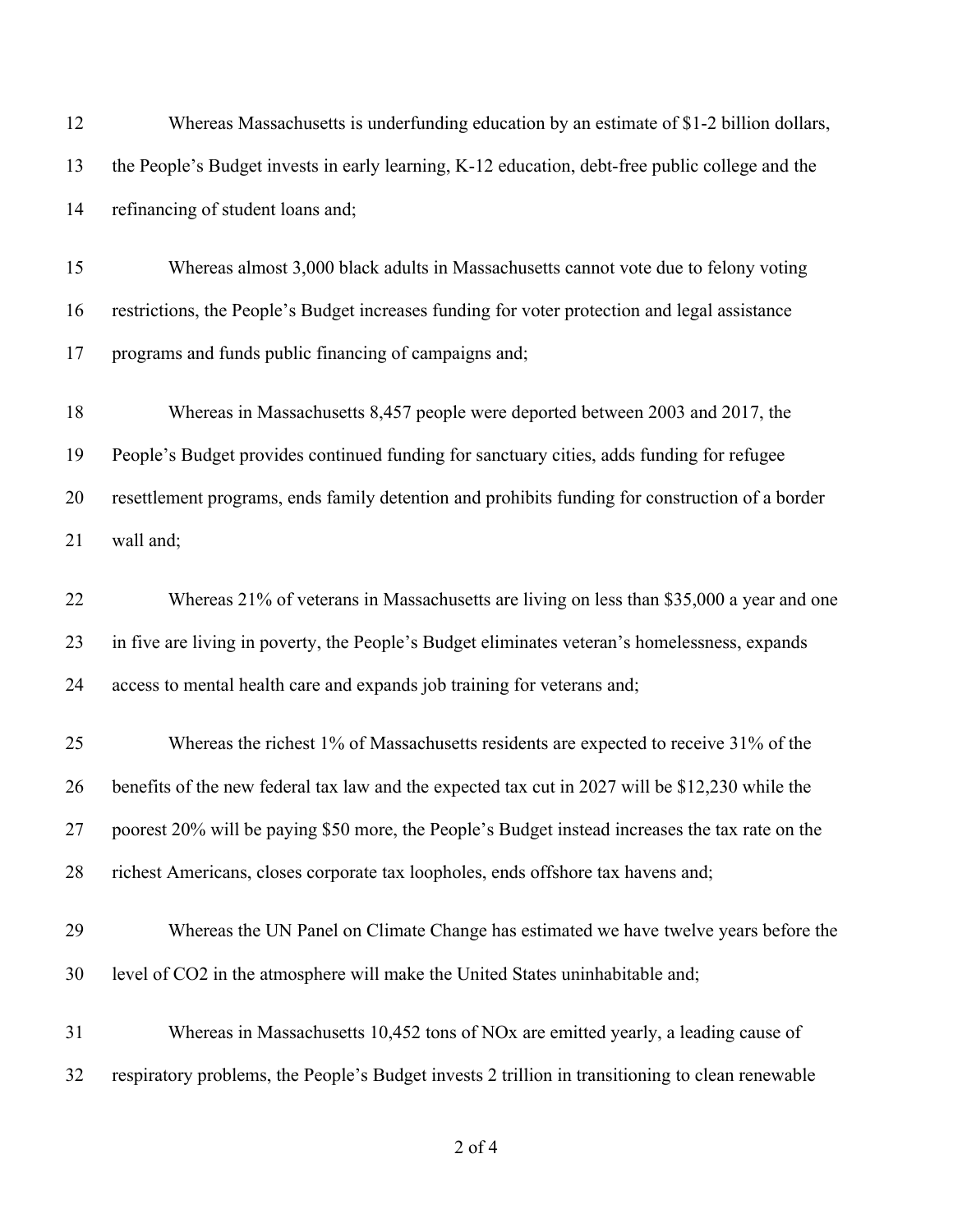energy, crumbling roads, bridges, and a Green New Deal to build a fully modernized electric grid and create high-quality jobs and;

| 35 | Whereas Massachusetts residents have contributed \$181 billion to wars in Iraq,                 |
|----|-------------------------------------------------------------------------------------------------|
| 36 | Afghanistan and beyond since 2001, wars we have not "won," or made us safer but instead have    |
| 37 | seriously damaged our international reputation and have diverted funds from sectors that will   |
| 38 | make us more resilient and safer such as healthcare, education and the transition to renewable  |
| 39 | energy, increased protection of vital natural resources in Massachusetts and;                   |
| 40 | Whereas 12.2 billion dollars were spent in Massachusetts on defense in 2015, the tenth          |
| 41 | highest in the United States, with 11.2 billion in defense contracts, the fifth highest in the  |
| 42 | country, the People's Budget will reduce the military budget below pre-Trump administration     |
| 43 | levels and end emergency funding for Overseas Contingency Operations and;                       |
| 44 | Whereas we live in the richest country in the history of the world and have abundant            |
| 45 | resources to ensure dignity and health of people and the country and we must dramatically       |
| 46 | change our priorities and reallocate funding to preserve the future of the people of this       |
| 47 | Commonwealth and the country as a whole;                                                        |
| 48 | Therefore be it resolved that the Members of the legislature of Massachusetts call upon         |
| 49 | the entire congressional delegation and the President to support the People's Budget.           |
| 50 | <b>SECTION 2</b>                                                                                |
| 51 | There shall be a People's Budget commission established pursuant to section 2A<br>(a)           |
| 52 | of chapter 4 of the General Laws, referred to in this section as the commission. The commission |
| 53 | shall evaluate and report on the impact that passage of the People's Budget would have on       |
|    |                                                                                                 |